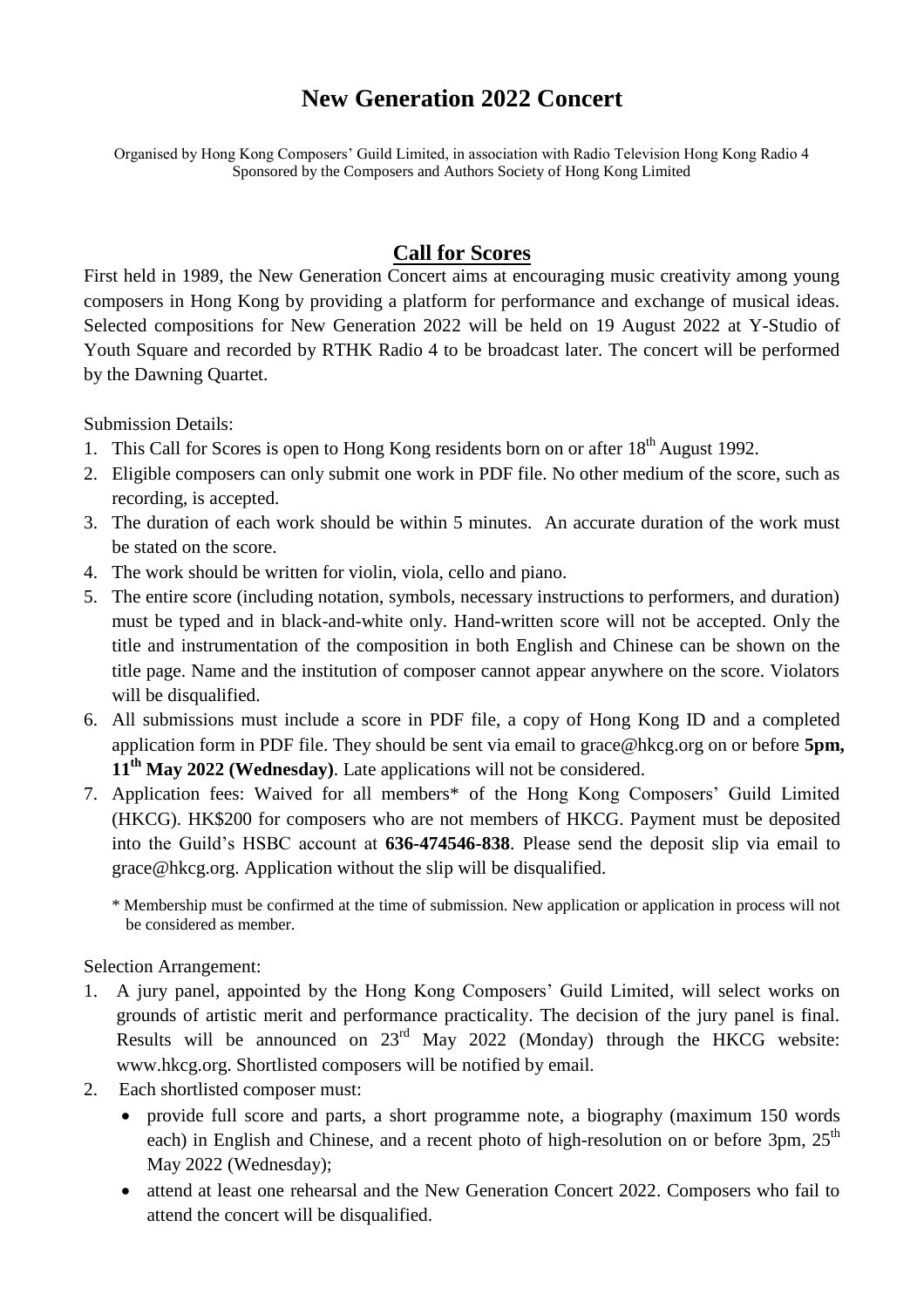Award:

There are three cash awards for the most outstanding compositions:  $1<sup>st</sup>$  place HK\$6,000;  $2<sup>nd</sup>$  place HK\$4,000; 3<sup>rd</sup> place HK\$2,000. The winning composer will be invited to write a new work to be performed in the next New Generation Concert. All shortlisted composers will receive a certificate.

Please acquire application forms from the person-in-charge of each institution as follows:

| The University of Hong Kong                      | Dr. Joshua Chan     |
|--------------------------------------------------|---------------------|
| The Chinese University of Hong Kong              | Dr. Chan Kai-young  |
| Hong Kong Music Institute                        | Dr. Ng Chun-hoi     |
| Hong Kong Baptist University                     | Dr. Austin Yip      |
| The Education University of Hong Kong            | Dr. Leung Chi-hin   |
| The Hong Kong University of Science & Technology | Mr. Galison Lau     |
| Hong Kong Academy for Performing Arts            | Dr. Cheung Pui-shan |

Application forms can also be downloaded from the following website: Hong Kong Composers' Guild Limited (www.hkcg.org)